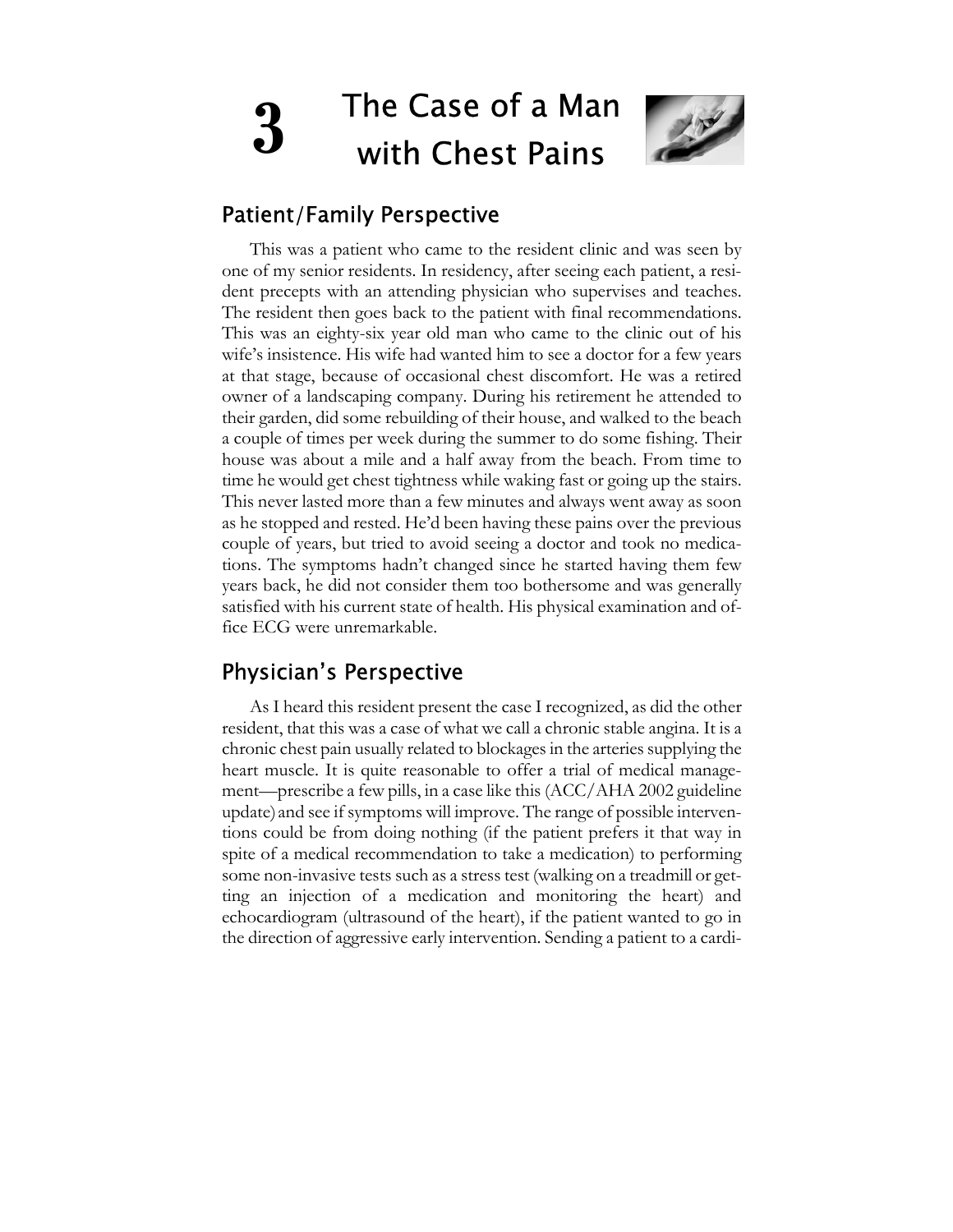ologist is reasonable too, but arranging for a coronary angiography as the first procedure is an overkill. Coronary angiography is an invasive procedure in which a catheter is introduced into a large artery in the groin and threaded up into the heart to look at its blood vessels—coronary arteries. It is an overkill, because it's an invasive procedure with side-effects. Such a procedure is warranted when there is an indication that the patient is at risk, and that risk outweighs the risk of a procedure. "Primum Non Nocere" ("at first, do no harm") is a maxim from the Hippocratic oath taken by most physicians.

Non-invasive tests are usually done first, to determine whether the risk of an invasive procedure would be justified. When a non-invasive procedure is negative—the patient is not likely to benefit from the invasive one, while the risks remain. The patient and the physician have to be aware that by accepting a coronary angiography, one gets on the conveyor belt that can lead to other procedures such as angioplasty with placement of stents, or coronary artery bypass surgery. Angioplasty is a procedure whereby a small balloon is inflated inside the blood vessel that has a narrowing thus stretching it back open. A stent, which is a metal spring-like structure, is then placed to prevent the re-expanded blood vessel from closing right back. Coronary artery bypass graft surgery is as major a surgery as one could think of. The chest is sawed open and grafts (either a small artery from the chest or veins from the leg, or both) are used to connect the big artery (aorta) with the heart arteries that are compromised by a narrowing. To do that, the heart sometimes has to be temporarily stopped.

The resident intentionally did not discuss options with the patient, knowing that this was a loaded issue. A patient with a complaint of chest pain, no matter how innocuous, could end up having a heart attack, as can anyone who does not have a chest pain for that matter. But in this case, the doctor can be blamed for not preventing it. The resident accurately enumerated the patient's options. The supervising physician promptly replied—"when this patient has a heart attack and you are in court, what will you say then?" The resident went along with the idea of defensive medicine and proposed to send this patient to arrange for a coronary angiography. For that she called a cardiologist with whom she'd done a rotation earlier and whom she liked. The resident then went back to the patient with the goal of convincing him to do the "right thing." If the patient would have declined her proposal, she would label him as noncompliant to provide herself with some degree of comfort.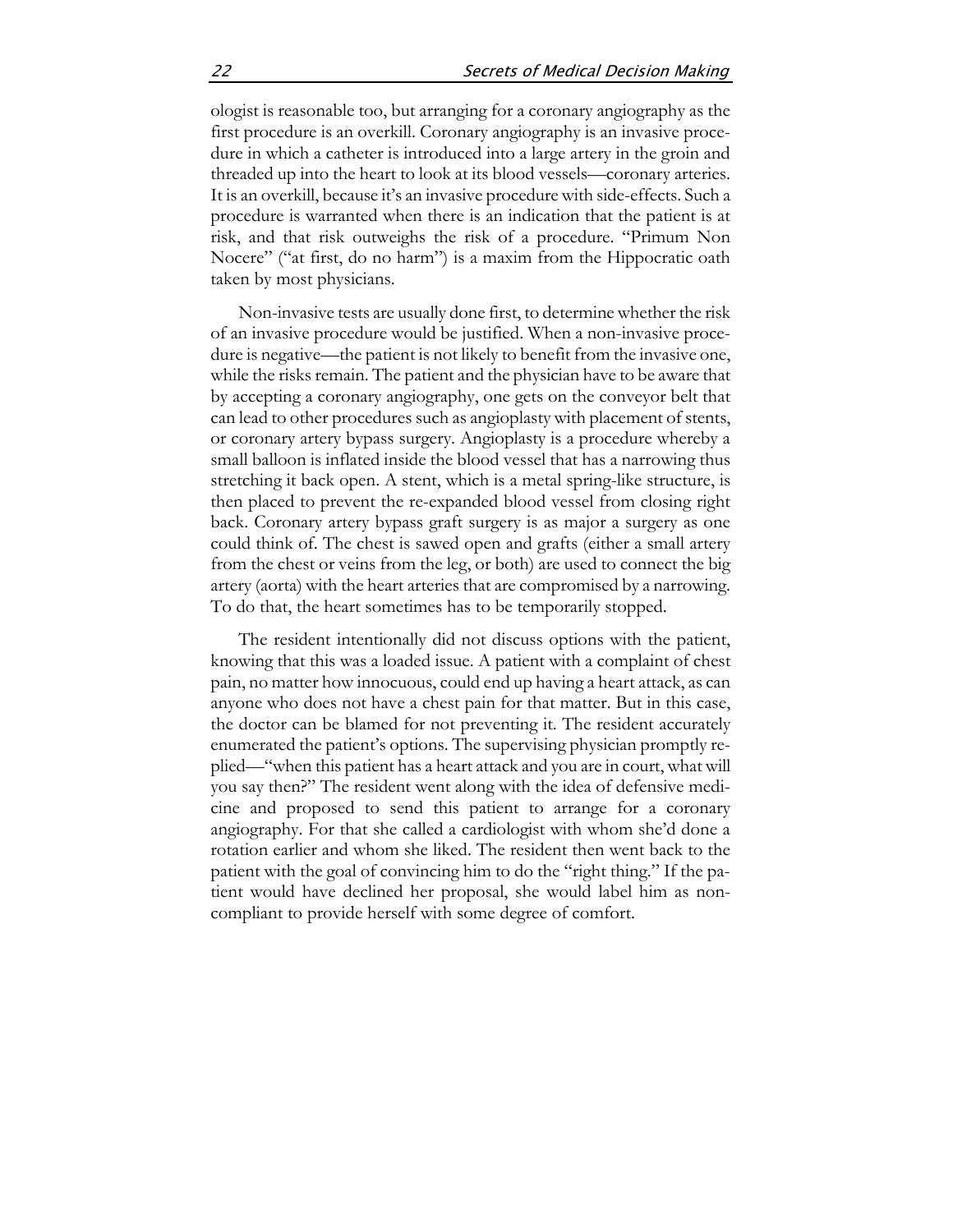#### Patient/Family Perspective

This old man didn't want to defy his new doctor and went along. He essentially made up his mind without hearing about the possible sideeffects of the procedure, including heart attack, stroke, cardiac arrhythmias, cardiac tamponade (bleeding into the sac that surrounds the heart that leads to rapid heart failure), trauma to the artery caused by hematoma (bleeding around the groin artery), hemorrhage, reaction to contrast medium (a dye injected to visualize blood vessels on X-ray) and others. Generally, the risk of serious complications ranges from 1 in 1,000 to 1 in 500 (MedlinePlus). Coronary artery bypass graft surgery has more dangers, including, among others 1 to 2 % risk of death, risks of kidney failure, stroke, decline in memory and other cognitive functions (Knipp et al, 2004; Hunt et al, 2000; Ho et al, 2004; Mayo Clinic 2004). Successful surgeries are well publicized, such as ones of David Letterman and President Clinton, but people who wake up after a surgery with brain damage usually remain known only to their families.

Even a benign-appearing non-invasive test such as a cardiac exercise stress test, for example, has side-effects. Among patients undergoing this test, eight in 10,000 will have some serious complication such as a heart attack, serious arrhythmia, or death; death specifically occurs in one in 20,000 (Ellestad, 1980).

In the case of our patient, I think it is important to point out that the decision was made without giving the patient the benefit of education and choice. Subsequently, an "informed consent" would be obtained to insure that physician was protected in case something went wrong during the procedure. The dialog I reported between the resident and supervisor is akin to the inner dialog that goes on in the minds of many physicians.

A few weeks later, I heard about this patient again. He underwent coronary angiography and some blockages were found. It is not at all surprising that an eighty six year old person would have some blockages in the coronary arteries, regardless of whether they have any chest pains or not. What made this case stick in my memory was that not only was the first angiography in my opinion unnecessary but now he was going for a second one. This was because the cardiologist to whom he was originally sent could perform only diagnostic procedures because of the kind of facility he worked at (his hospital did not have a backup of a cardiothoracic surgeon). To actually fix the problem, this old man now had to go to another cardiologist who had to repeat angiography and fix the plumbing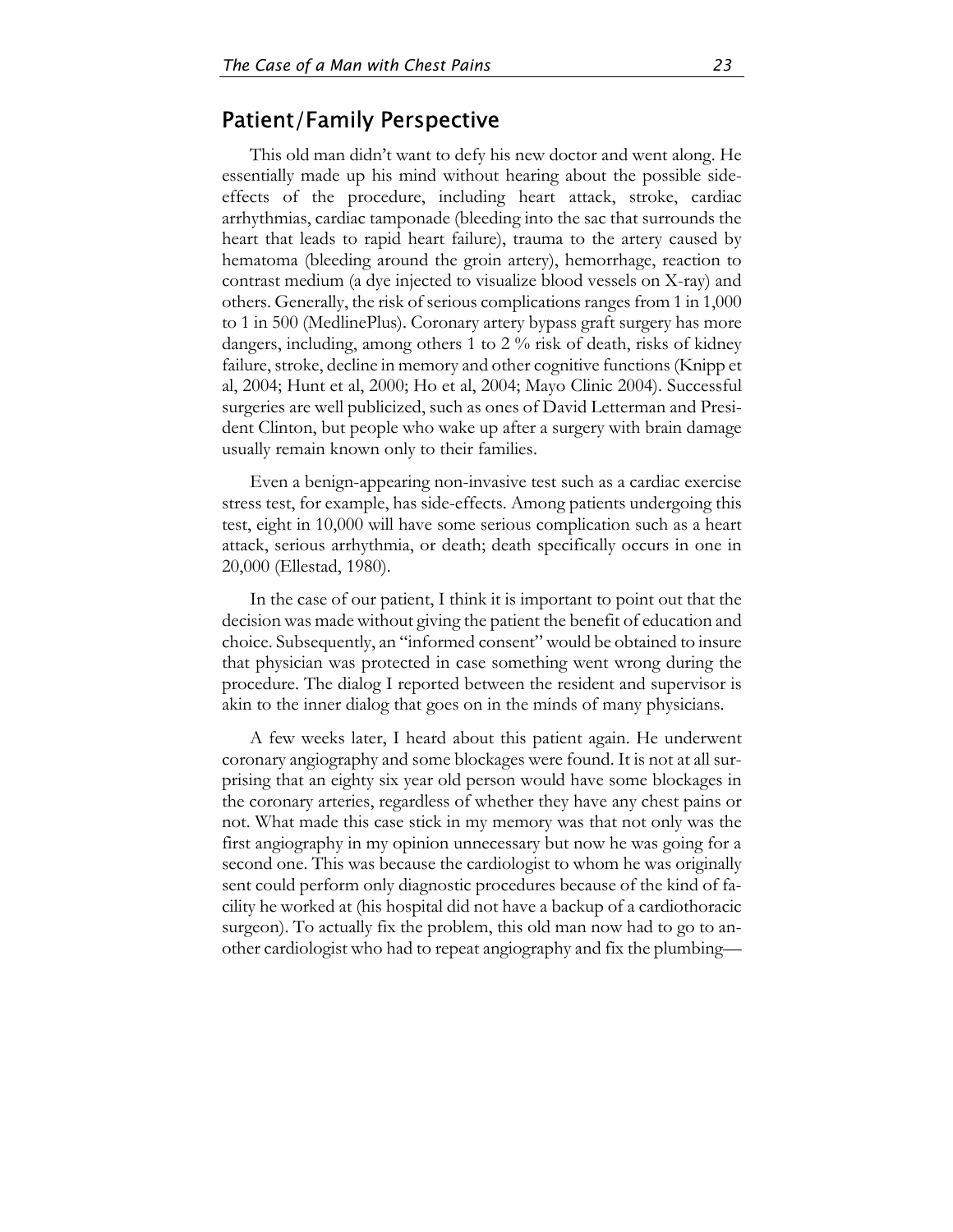blockage in one of the blood vessels of the heart. This "fixing" however was not of any proven benefit. Medical scientific evidence shows that opening blood vessels works in an acute heart attack, and in unstable (worsening) angina, but not in chronic stable angina in an 86 year old patient.

#### Physician's Perspective

The New York Times magazine presented an interview of two top heart experts by Gina Kolata in March 21, 2004 (Kolata, 2004, excerpted with permission from the New York Times magazine). They were Dr. David Brown, an interventional cardiologist at Beth Israel Medical Center in New York and Dr. David Waters, a cardiologist at the University of California at San Francisco. The reporter says, "…the old idea was this: Coronary disease is akin to sludge building up in a pipe. Plaque accumulates slowly, over decades, and once it is there it is pretty much there for good. Every year, the narrowing grows more severe until one day no blood can get through and the patient has a heart attack. Bypass surgery or angioplasty — opening arteries by pushing plaque back with a tiny balloon and then, often, holding it there with a stent — can open up a narrowed artery before it closes completely. And so, it was assumed, heart attacks could be averted.

But, researchers say, *most heart attacks do not occur because an artery is narrowed by plaque. Instead, they say, heart attacks occur when an area of plaque bursts, a clot forms over the area and blood flow is abruptly blocked. In 75 to 80 percent of cases, the plaque that erupts was not obstructing an artery and would not be stented or bypassed. The dangerous plaque is soft and fragile, produces no symptoms and would not be seen as an obstruction to blood flow*." (my emphasis)

"[…] Instead, recent and continuing studies show that a more powerful way to prevent heart attacks in patients at high risk is to adhere rigorously to what can seem like boring old advice — giving up smoking, for example, and taking drugs to get blood pressure under control, drive cholesterol levels down and prevent blood clotting."

Since this was not my patient, I did not hear about him again but do hope that no harm came to him. The physicians were made to feel better by reassuring themselves that they did "all that could be done" and safer by knowing that after all the procedures, even if the patient died of a heart attack, no one could blame them since they carried out the standard rec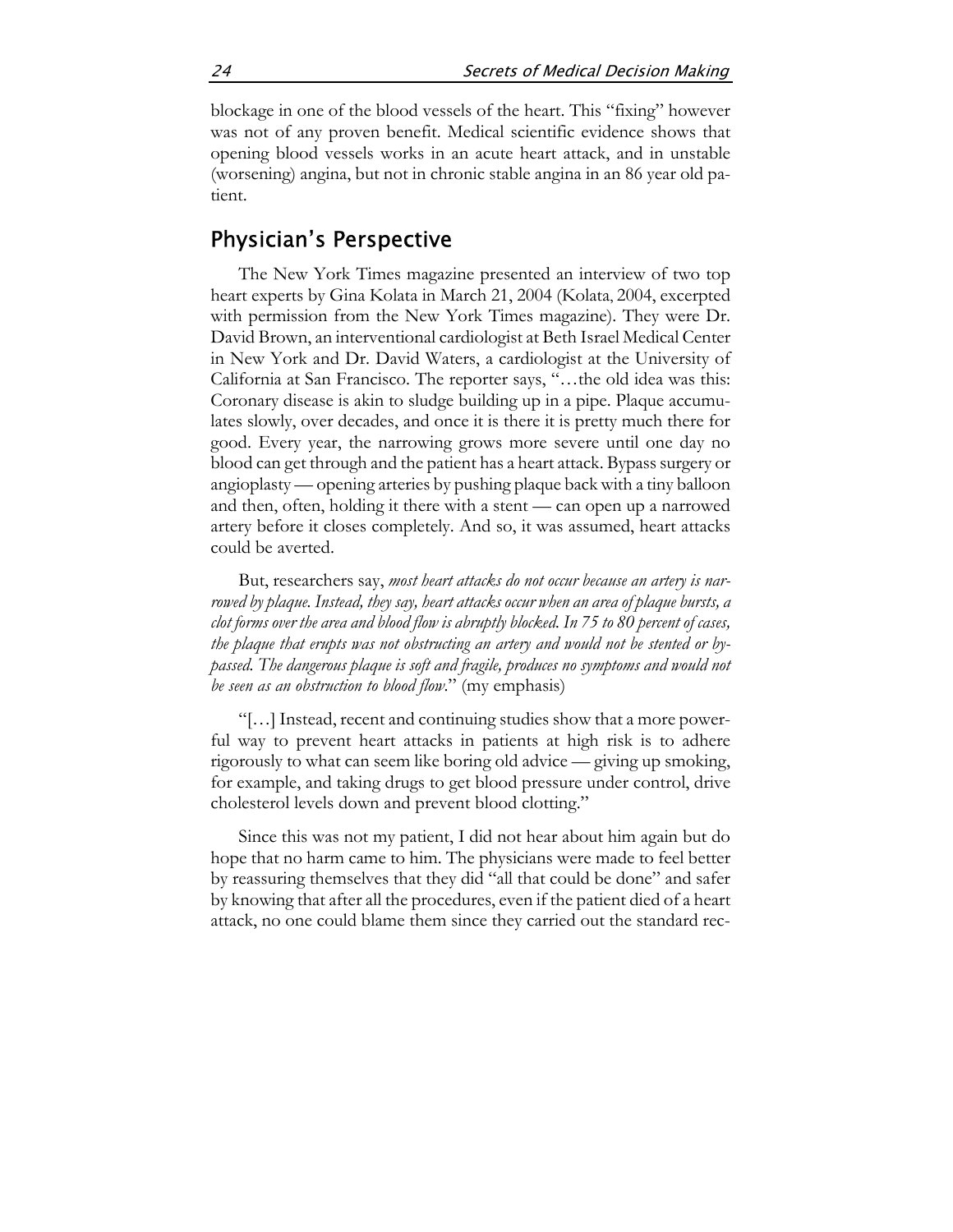ommendations, and involved a specialist to give this patient every possible "advantage."

Here I would like to speak of some of the reasons that the specialists agree to give these kinds of "advantages." A succinct answer comes again from the New York Times article mentioned above (Kolata, 2004) "… Dr. David Hillis, an interventional cardiologist at the University of Texas Southwestern Medical Center in Dallas, explained: 'If you're an invasive cardiologist and Joe Smith, the local internist, is sending you patients, and if you tell them they don't need the procedure, pretty soon Joe Smith doesn't send patients anymore. Sometimes you can talk yourself into doing it even though in your heart of hearts you don't think it's right.'

"Dr. Topol said a patient typically goes to a cardiologist with a vague complaint like indigestion or shortness of breath, or because a scan of the heart indicated calcium deposits — a sign of atherosclerosis, or buildup of plaque. The cardiologist puts the patient in the cardiac catheterization room, examining the arteries with an angiogram. Since most people who are middle-aged and older have atherosclerosis, the angiogram will more often than not show a narrowing. Inevitably, the patient gets a stent."

"It's this train where you can't get off at any station along the way," Dr. Topol said. 'Once you get on the train, you're getting the stents. Once you get in the cath lab, it's pretty likely that something will get done.'"

"Even more disquieting,' Dr. Topol said, 'is that stenting can actually cause minor heart attacks in about four percent of patients. That can add up to a lot of people suffering heart damage from a procedure meant to prevent it."

"It has not been a welcome thought,' Dr. Topol said."

#### Patient/Family Perspective

Now what of our patient, what would I want him to have done if he was my loved one, a family member or a friend? I think that first he needs to start with an attitude that a doctor is someone who can provide information and opinion but not someone to rely upon in making decisions. One can see a physician like a painter whom one hires to paint one's house. A painter can give his expert opinions and advice but cannot make the final decision. Why not? Because he does not know who you are as a human being, what is important to him may not be important to you. And if you really want to paint your bedroom purple, you'll do it even if your